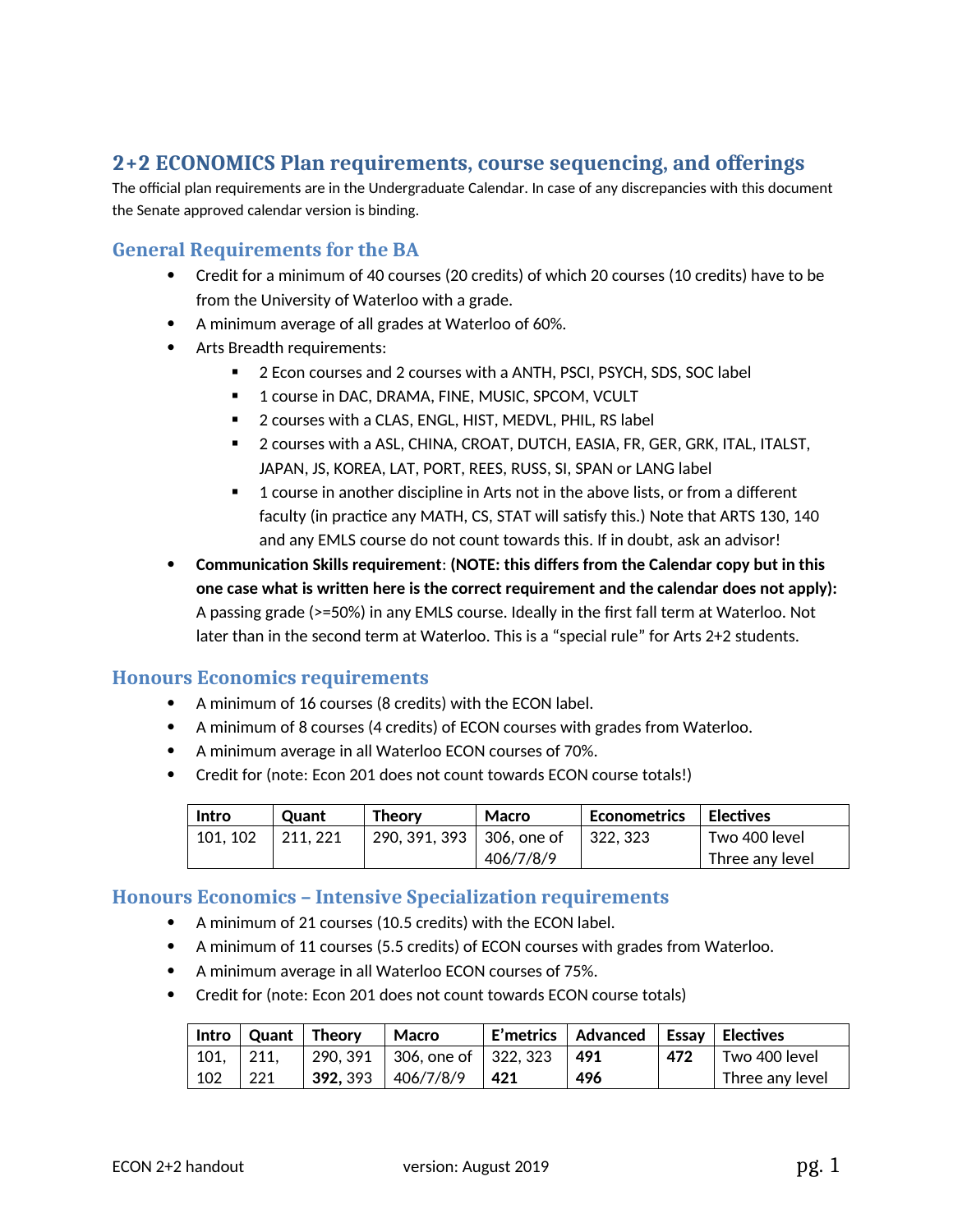### **Honours Mathematical Economics requirements**

- A minimum of 16 courses (8 credits) with the ECON label.
- A minimum of 8 courses (4 credits) of ECON courses with grades from Waterloo.
- A minimum average of all Waterloo ECON courses of 70%.
- Credit for (note: Econ 201, 211, 221 do not count towards ECON course totals)

| Intro    | <b>Theory</b> | Macro       | Advanced    | Essay/<br>Research | <b>Electives</b> |
|----------|---------------|-------------|-------------|--------------------|------------------|
| 101, 102 | 290.391       | 306, one of | 491 (micro) | 472                | Two 400 level    |
|          | 392.393       | 406/7/8/9   | 496 (macro) |                    | Three any level  |

- A minimum of 13 courses (6.5 credits) with the faculty of Mathematics. (note: BUS, COMM, MATBUS, MTHEL do not count:)
- A minimum of 7 courses (3.5 credits) in Mathematics with grades from Waterloo.
- A minimum average of all Waterloo Math faculty courses of 60%.
- Credit for:

| <b>Calculus</b> | Linear Algebra | <b>Prob/Stats</b> | <b>CS</b>     | <b>CO, AMATH</b> | Elect |
|-----------------|----------------|-------------------|---------------|------------------|-------|
| MATH 127/137    | Math 106/136   | STAT 220/230      | CS 115/135    | CO 227/250       | One,  |
| MATH 128/138    | Math 225/235   | Stat 221/231      | $C$ S 116/136 | AMATH 250/350    | anv   |
| MATH 207/237    |                | Stat 321/331      |               |                  | level |

Note: courses in Math have "general/science", "math honours", and "advanced" level. In practice students are usually restricted to the first two, so only those are listed here.

### **Econ Core Course Dependencies:** all core courses require either {Econ 211 and 221} OR {Calculus 1 and 2 and Probability} first. After that the sequences are

|                      | $\rightarrow$ 290 $\rightarrow$ 391 $\rightarrow$ 393 $\rightarrow$ 491 |
|----------------------|-------------------------------------------------------------------------|
| <b>Theory:</b>       | $\rightarrow$ 491<br>$\rightarrow$ 290 $\rightarrow$ 392                |
|                      | $\rightarrow$ {290->391} $\rightarrow$ 306 $\rightarrow$ 406/7/8/9      |
| <b>Macro:</b>        | $\rightarrow$ 306 $\rightarrow$ 496                                     |
|                      | $\rightarrow$ 322 $\rightarrow$ 323 $\rightarrow$ 421, 422, 423         |
| <b>Econometrics:</b> |                                                                         |

# **Econ Core Course Offerings:**

| Fall                           | Winter                         | <b>Spring</b> |
|--------------------------------|--------------------------------|---------------|
| 211, 221                       | 211, 221                       | 211, 221      |
| 290, 391, 392, 393             | 290, 391, 392, 393             | 290, 393      |
| 306, at least one of 406/7/8/9 | 306, at least one of 406/7/8/9 | 306           |
| 322, 323, 421, 422 or 423      | 322, 323, 421, 422 or 423      | 322           |
| 491, 472                       | 496, 472                       |               |

Note: various electives are offered, predominantly in Fall and Winter terms.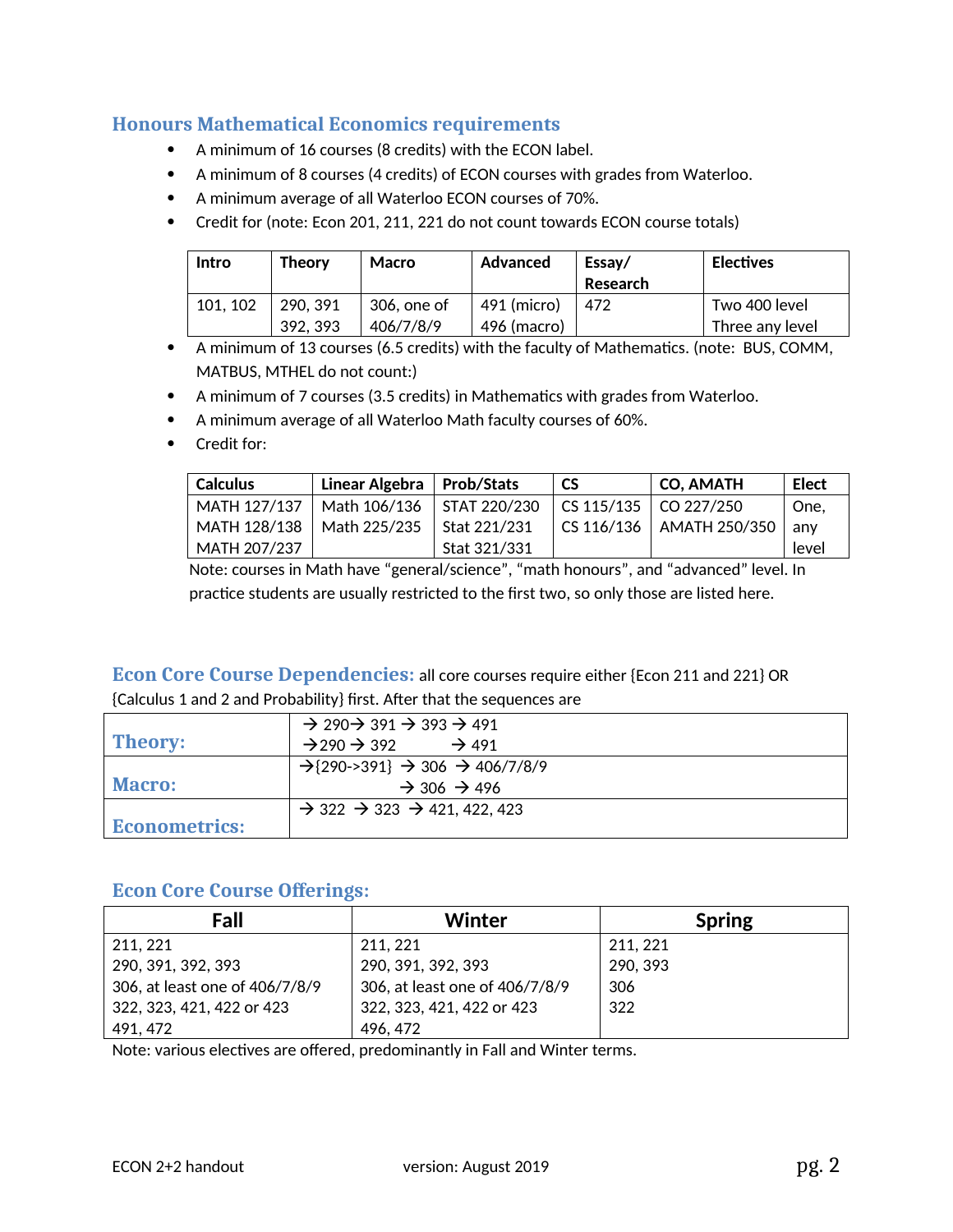| Calc:   | $1\{2 3\}7 \rightarrow 1\{2 3\}8 \rightarrow 2\{0 3\}7$                           |
|---------|-----------------------------------------------------------------------------------|
| Linear: | $1{0 3}6 \rightarrow 2{2 3}5$                                                     |
| Stats:  | Math 128 $\rightarrow$ Stat 2{2 3}0 $\rightarrow$ Stat 2{2 3}1 $\rightarrow$ Stat |
|         | 321                                                                               |
| Amath   | {Math 128, Math 106 } $\rightarrow$ AMATH {2 3}50                                 |
|         |                                                                                   |
| CO:     | Math $1\{0\}3\}6 \rightarrow CO 227$                                              |
| CS:     | CS 115 $\rightarrow$ CS116                                                        |

#### **Math Course Sequences: Simplified** (omitting advanced courses (and %grade reqs))

## **Math Econ Core Offerings:** omitting advanced courses; NOTE STAT 321 is Winter only

| Fall                          | Winter                        | <b>Spring</b>                 |
|-------------------------------|-------------------------------|-------------------------------|
| MATH 106, 127, 128, 136, 137, | MATH 106, 127, 128, 136, 137, | MATH 106, 127, 128, 136, 137, |
| 138, 207, 225, 235, 237       | 138, 207, 225, 235, 237       | 138, 207, 225, 235, 237       |
| STAT 220, 221, 231, 331       | STAT 220, 221, 231, 321, 331  | <b>STAT 231, 331</b>          |
| <b>AMATH 250, 350</b>         | <b>AMATH 250, 350</b>         | <b>AMATH 250</b>              |
| CO 227, 250                   | CO 227, 250                   | CO 250                        |
| CS 115, 116, 135, 136         | CS 115, 116, 135, 136         | CS 115, 116, 136              |

# **Standard Semester Course Plans:**

Note that Econ 322 can be postponed one term (323 then in second fall.) Econ 290 MUST be first Fall.

## **Economics Honours Core Course schedule: (Spring off)**

| Term 1: Fall   | Econ 290       | Econ 322        |          |  |
|----------------|----------------|-----------------|----------|--|
| Term 2: Winter | Econ 391       | <b>Econ 323</b> |          |  |
| Spring         |                |                 |          |  |
| Term 3: Fall   | Econ 306       | Econ 393        |          |  |
| Term 4: Winter | Econ 406 7 8 9 | Econ 4xx        | Econ 4xx |  |

## **Economics Honours Core Course schedule: (academic Spring)**

| Term 1: Fall   | Econ 290       | Econ 322 |  |  |
|----------------|----------------|----------|--|--|
| Term 2: Winter | Econ 391       | Econ 323 |  |  |
| Term 3 Spring  | Econ 306       | Econ 393 |  |  |
| Term 3: Fall   | Econ 406/7/8/9 | Econ 4xx |  |  |
| Term 4: Winter | Econ 4xx       |          |  |  |

# **Economics Intensive Honours Core Course schedule:**

| Term 1: Fall   | <b>Econ 290</b> | Econ 322        |                 |  |
|----------------|-----------------|-----------------|-----------------|--|
| Term 2: Winter | <b>Econ 391</b> | Econ 323        | <b>Econ 392</b> |  |
| Term 3: Spring | Econ 306        | <b>Econ 393</b> |                 |  |